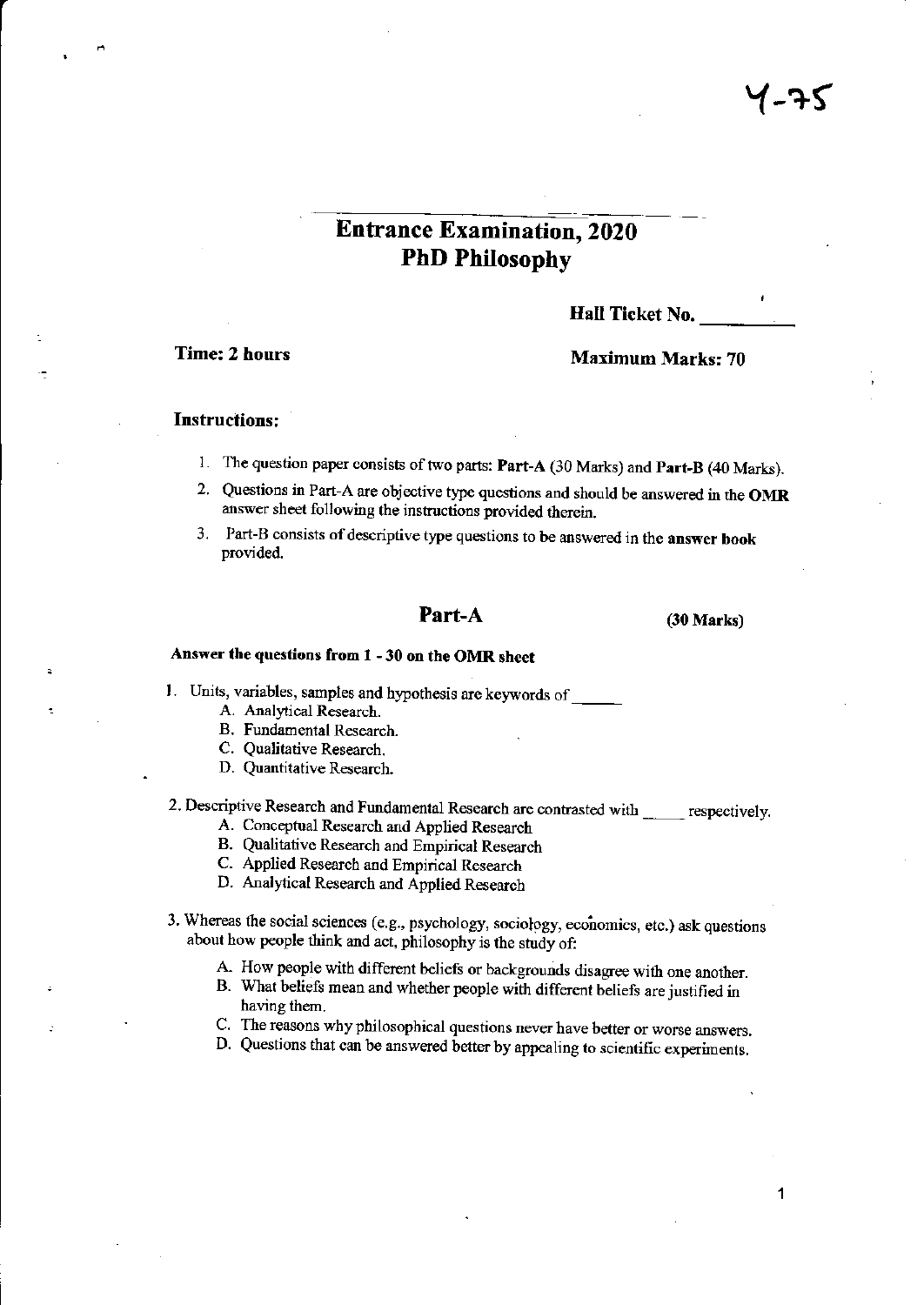- 4. To say that "philosophy" is not a closed concept means that we cannot state the necessary and sufficient conditions by which it is defined. Rather, philosophical issues are identifiable as having "family resemblances" with one another. In other words:
	- A. There is no one distinguishing feature that identifies an issue as philosophical, but there are only overlapping of issues roughly associated with one another.
	- B. The way we come to think about philosophy, love, or art really depends on how. we were raised by our families to identify things as resembling one another.
	- C. The necessary and sufficient condition for something to be considered philosophical is that it answers all questions.
	- D. Philosophy is not a closed discipline insofar as it is willing to accept any answer suggested by the "human family" as being true.
- 5. What does CARE stand for in UGC-CARE?
	- A. Centre for Academic Research and Ethics
	- B. Consortium for Academic Research and Ethics
	- C. Council of Academic Research and Ethics
	- D. Conglomeration of Academic and Research Enterprises
- 6. Doubt plays the role of a \_\_\_\_ in Descartes' epistemology.
	- A. theory
	- B. survey
	- C. method
	- D. hypothesis
- 7. What is the source of University of Hyderabad's motto: sa vidya ya vimuktaye?
	- A. Ramayana
	- B. Mahabharat C. Upanishad
	-
	- D. Vishnu purana
- 8. Both the heliocentric theory and geocentric theory explain eclipse. Therefore, eclipse offers equal evidential support to both theories. This is a problem of
	- A. Induction.
	- B. Material induction.
	- C. Underdetermination.
	- D. Insufficient evidence.
- 9. Fatima is tossing a fair coin, and Saniya is rolling a die. If Fatima fails to get a head and Saniya gets an even number, then Saniya will get a chocolate. What is the probability for Saniya to get the chocolate?
	- A. 0.5
	- **B.** 0.25
	- $C. 1$
	- D. 0.65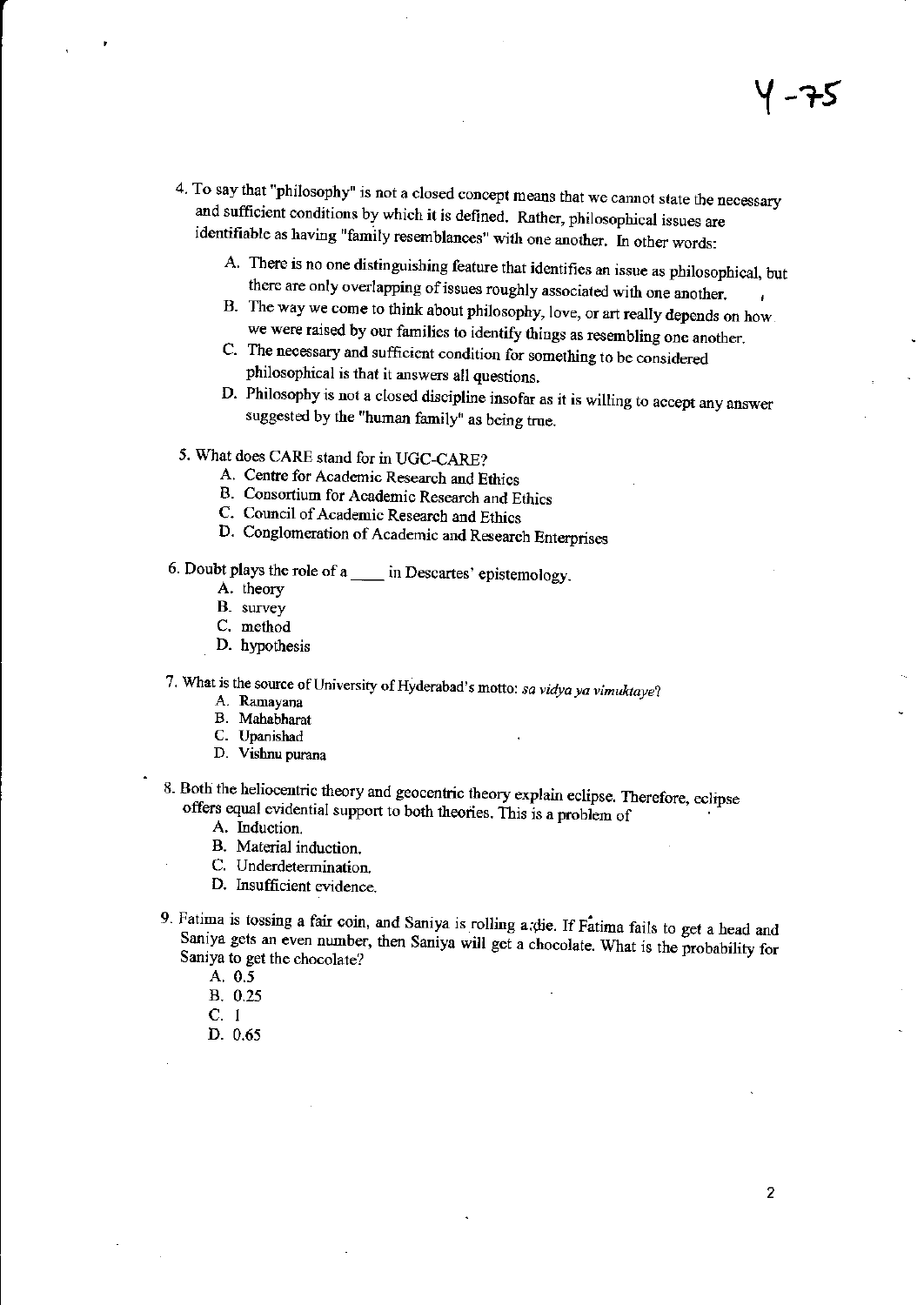10. Analogical reasoning is

- A. inductive and ampliative.
- B. deductive and ampliative.
- C. inductive but non-ampliative.
- D. deductive but non-ampliative.

11. The method of Randomised Control Trial is not used in which of the following?

- I. Medicine
	- II. Economics

III. Ethics

f

- IV. History
	- A. II & III
	- $B. I & H$
	- $C.$  II & IV
	- D. III & IV

12. Match the philosophers with the methods/approaches they have advocated for.

|     | <b>Philosophers</b> | <b>Methods</b>      |
|-----|---------------------|---------------------|
| 1.  | Carnap              | 1. Dialectical      |
| П.  | Sartre              | 2. Positivist       |
| Ш.  | Husserl             | 3. Analytical       |
| IV. | Russell             | 4. Hermeneutic      |
| V.  | Hegel               | 5. Existentialist   |
| VI. | Gadamer             | 6. Phenomenological |
|     |                     |                     |

|  |  | I II III IV V VI |    |
|--|--|------------------|----|
|  |  | A. 2 4 6 3 5 1   |    |
|  |  | B. 2 5 6 3 1     | 4  |
|  |  | C. 3 $5$ 4 2 1   | 6. |
|  |  | D. 3 5 6 2 1     |    |

13. Match the level of plagiarism and its corresponding percentage of similarity in accordance to the UGC regulations for the Promotion of Academic Integrity and Prevention of Plagiarism in Higher Educational Institutions, 2018.

|     | Level   |                                        |   | <b>Similarity</b>               |
|-----|---------|----------------------------------------|---|---------------------------------|
| L.  | Level-0 |                                        |   | 1. Upto 10%                     |
| Н.  | Level-1 |                                        |   | 2. Upto 15%                     |
| Ш.  | Level-2 |                                        |   | 3. Above $10\%$ and upto $40\%$ |
| IV. | Level-3 |                                        |   | 4. Above 15% and upto $40\%$    |
|     |         |                                        |   | 5. Above 40% and upto 60%       |
|     |         |                                        |   | 6. Above 40% and upto 75%       |
|     |         |                                        |   | 7. Above 60%                    |
|     |         |                                        |   | 8. Above 75%                    |
|     |         |                                        | Ш |                                 |
|     |         | $\mathbf{A}$ . The set of $\mathbf{A}$ | ╭ |                                 |

| А.        | 2 | 4 | 6 | 8 |
|-----------|---|---|---|---|
| <b>B.</b> |   | 3 | 5 | 7 |
| C.        |   | 3 | 6 | 8 |
| D.        | 2 | 4 | 5 | 7 |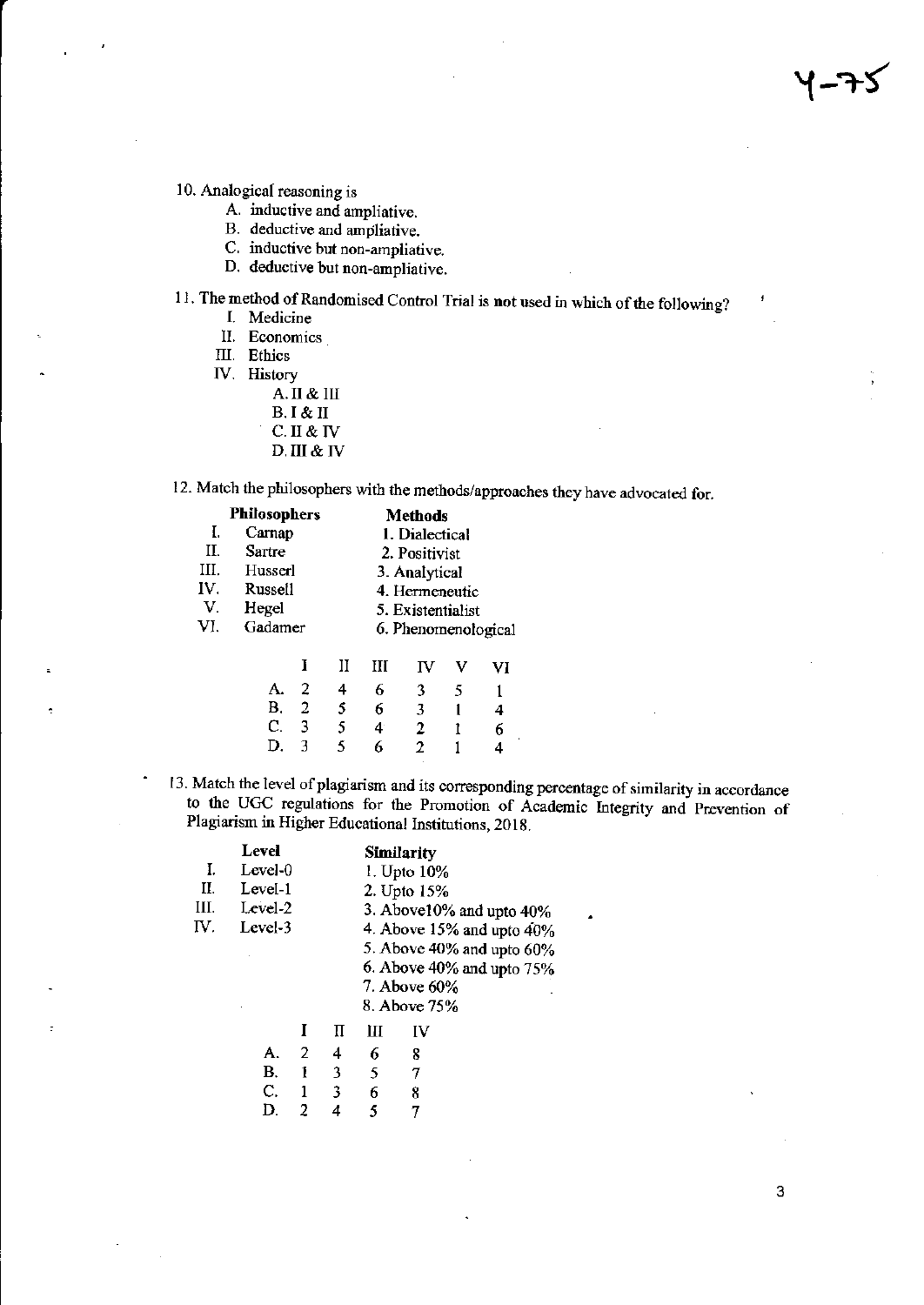14. Which of the following correctly presents the chronological order of the phenomenologists?

- A. Husserl, Heidegger, Merleau-Ponty, Dreyfus
- B. Heideggo, Husserl, Merleau-ponty, Dreyfus
- C. Heidegger, Husserl, Dreyfus, Merleau-Ponty
- D. Husserl, Heidegger, Dreyfus, Merleau-Ponty

15. When we say that  $E$  is an evidence that  $H$ , it might mean

- 
- I. E supports the hypothesis that H in the sense that E is a sign for H being true. II. Ewarrants that H in the sense that H can be legitimately inferred from the body of evidence E.

In the light of these definitions, consider the following claim:

The fingerprint of  $X$  is found on the knife that was allegedly used for killing  $Y$ . Hence, the fingerprint is an evidence that  $X$  killed  $Y$ .

What kind of evidence is on offer here?

- A. Warrant
- B. Support
- C. Both A and B
- D. Neither A nor B

16. Given two sets A and B such that if  $A = \{x : x \text{ is bigger than itself}\}$  and  $B = \{x : x \notin x\}$ , then

A.  $A=B=\Phi$ B.  $A \neq B$ C.  $B \neq \Phi$ D.  $A \neq B \neq \Phi$ 

17. According to Searle, the position of Strong AI states that ----

- A. functions of the mind can be defined in terms of inputs and outputs
- B. computers are powsrful tools for studying the mind
- C. an appropriately programmed computer is a mind.
- D. computers can imitate the functions of the human mind.

18. Let S stand for the sentence, "The present king of France is wise". According to Strawson's assessment of Russell's analysis of S,  $\frac{1}{\sqrt{2}}$ .

- 
- 
- I. Russell is right in saying that S is meaningful.<br>II. Russell is wrong in saying that S is meaningful.<br>III. Russell is right in saying that anyone uttering S would be making a true or false<br>assertion that S.
- IV. Russell is wrong in saying that anyone uttering S would be making a true or false assertion that S.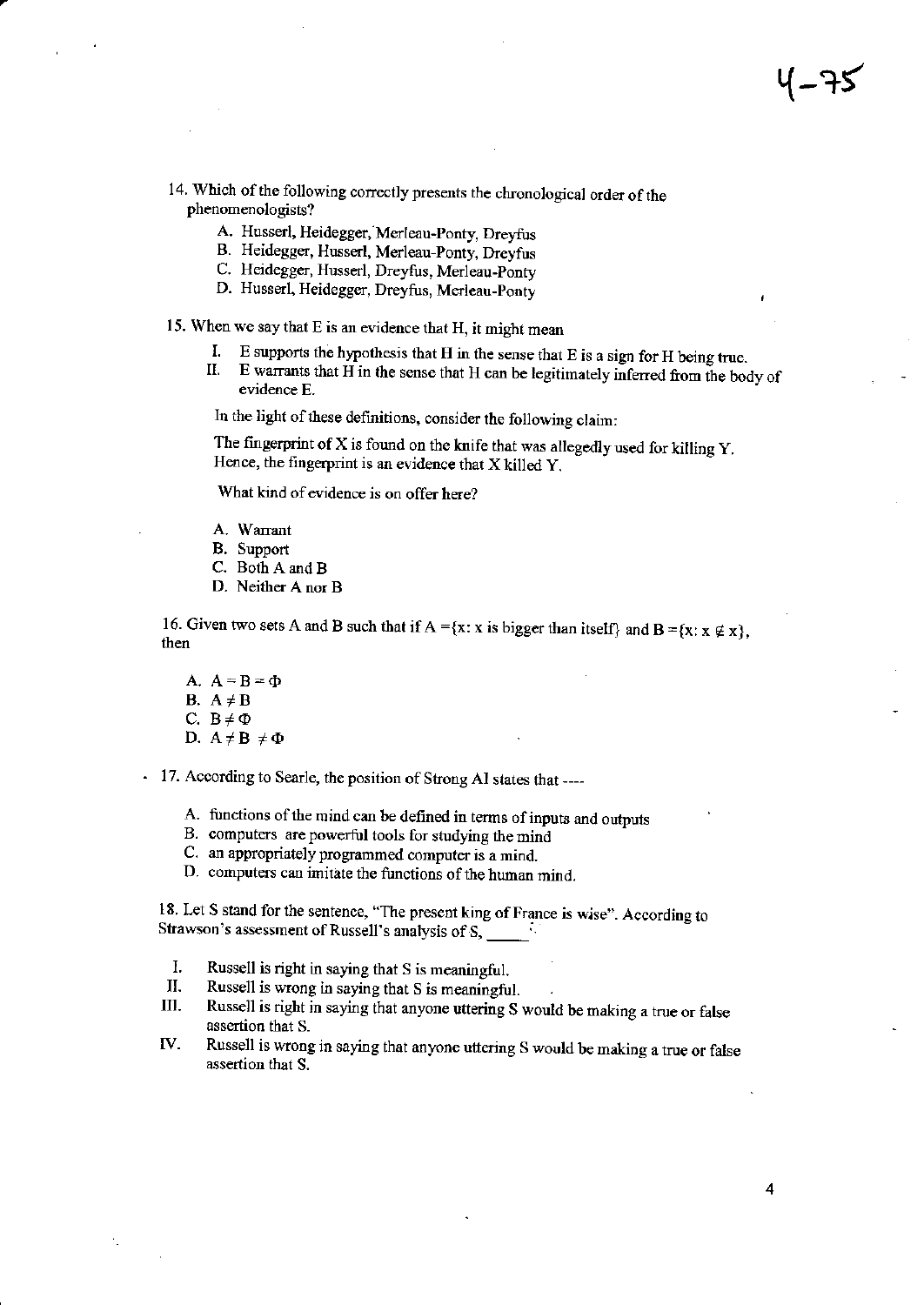- A. I and III
- B. I and IV
- C. II and III
- D. II and IV

19. Berkeley thought that

- I. he successfully refuted the doctrine of abstraction.
- II. the doctrine of abstraction supports realism.
- III. he successfully established the doctrine of abstraction.

IV. the doctrine of abstraction supports idealism.

- A. I and II
- B. III and IV
- C. I and IV
- D. III and II

20. Which among the following are incompatible with Kant's Copernican revolution in philosophy?

- I. Objects of appearance conform to cognitions.
- $II.$ Things in themselves conform to cognitions.
- III. Cognitions confirm to objects of appearance.
- IV. Cognitions confirm to things in themselves.
	- A. I, II, III
	- B. II, III IV
	- C. III, IV, I
	- D. IV, I, II

 $\ddot{\phantom{a}}$ 

21. Match the Normative Ethical Theories with suitable statements

**Theories Statements** 

|                       |                                                                                                            |                 |                | ~~~~~~ <b>~~~~~</b> ~                                                                      |                                                         |                                                                          |  |  |  |  |  |
|-----------------------|------------------------------------------------------------------------------------------------------------|-----------------|----------------|--------------------------------------------------------------------------------------------|---------------------------------------------------------|--------------------------------------------------------------------------|--|--|--|--|--|
|                       |                                                                                                            | Deontology:     |                |                                                                                            |                                                         | 1. The only good is that which maximizes pleasure and<br>minimizes pain. |  |  |  |  |  |
| П.                    |                                                                                                            | Utilitarianism: |                |                                                                                            | 2. Morally right action is what a good person would do. |                                                                          |  |  |  |  |  |
| Ш.                    | Hedonism:<br>3. An ethical agent ought to act in such a way that would<br>maximize his/her self-interests. |                 |                |                                                                                            |                                                         |                                                                          |  |  |  |  |  |
| IV.<br>Virtue ethics: |                                                                                                            |                 | <i>itself.</i> | 4. Treat a human person never as a means but as an end in<br>5. Pleasure is the only good. |                                                         |                                                                          |  |  |  |  |  |
|                       |                                                                                                            |                 |                | П                                                                                          | Ш                                                       | IV                                                                       |  |  |  |  |  |
|                       | А.                                                                                                         |                 |                |                                                                                            | 3                                                       |                                                                          |  |  |  |  |  |
|                       | В.                                                                                                         | 2               |                | 4                                                                                          |                                                         | 3                                                                        |  |  |  |  |  |
|                       |                                                                                                            |                 |                |                                                                                            |                                                         |                                                                          |  |  |  |  |  |

.

U.  $\perp$ 2  $\frac{1}{2}$   $\frac{1}{3}$ D.  $\overline{4}$  $\mathbf{1}$  J.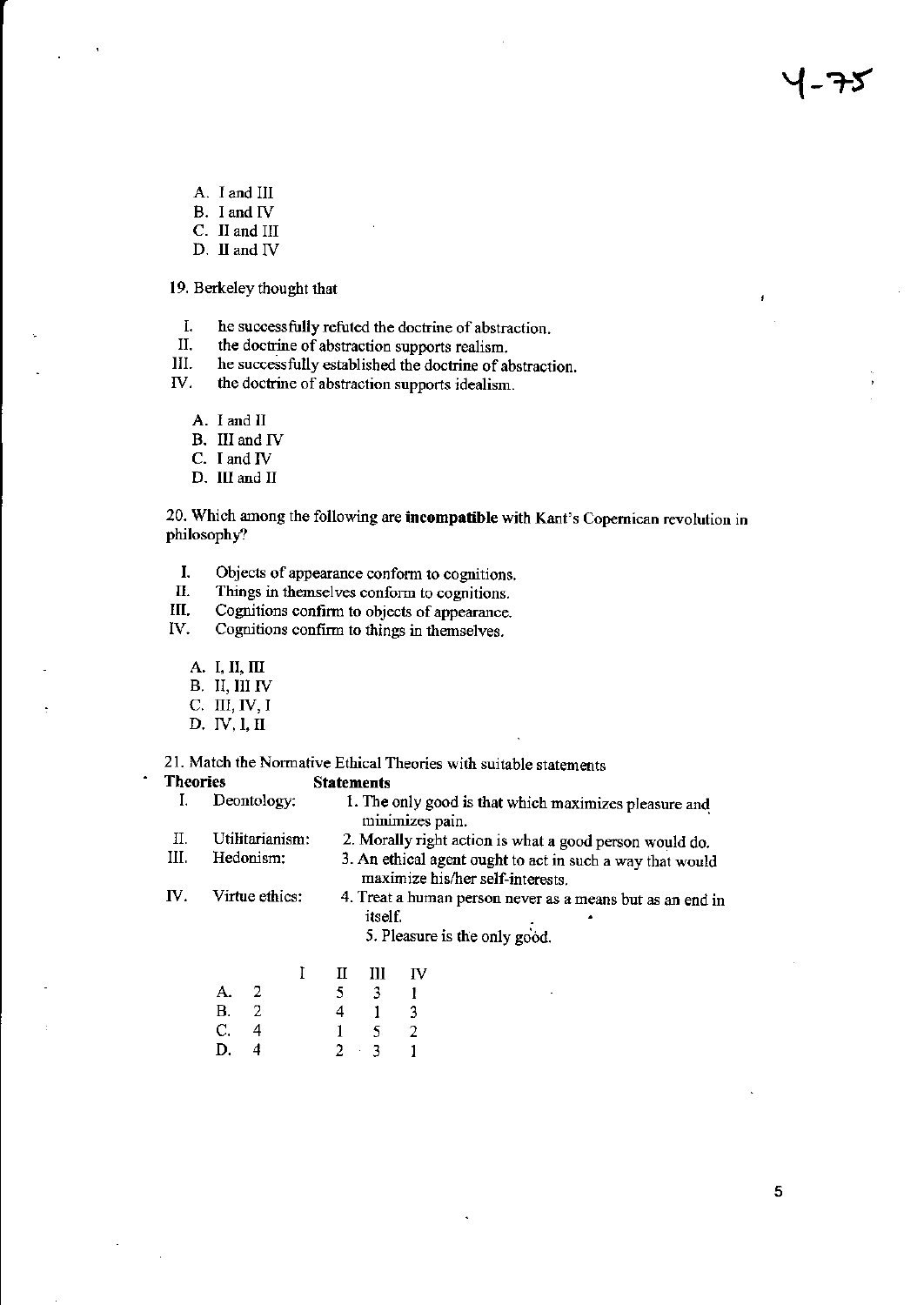22. Choose the option which correctly matches sentences (column I) with their symbolizations (column II).

| Column I |                             | $Column$ $\Pi$                                              |
|----------|-----------------------------|-------------------------------------------------------------|
|          | Some apples are ripe.       | $1. \neg (\exists x)(Ax \cdot Rx)$                          |
| II.      | Only one apple is ripe.     | 2. $(\exists x)(Ax \bullet Rx)$                             |
| III.     | None of the apples is ripe. | $3. (x)(Ax \supset Rx)$                                     |
| IV.      | All the apples are ripe.    | 4. $(\exists x)(Ax \bullet (y)(Ay \supset y=x) \bullet Rx)$ |

 $\mathbf{I}$  $\mathbf{I}$ Ш **IV** 

| A. 2 | 4            |   | 3            |
|------|--------------|---|--------------|
| B. 2 | 4            | 3 | $\mathbf{1}$ |
| C. 3 | $\mathbf{1}$ | 4 | $\mathbf{2}$ |
| D. 3 | 2            |   | 4            |

23. Given the list of formulas in Sentential Logic,

 $\mathbf{I}$ P Π.  $PVO$ Ш.  $P \supset P$ IV.  $P \cdot Q$ 

 $\ddot{\phantom{0}}$ 

which of the following sequences correctly captures the entailment relations among them?

A. III, I, III, IV **B. III, II, IV, I** С. IV, I, III, II  $D. IV, I, II, III$ 

24. According to Hegel, the presentation of logic has three moments. What is the sequential order of these moments?

A. Speculative Moment, Dialectical Moment, The Moment of Fixity.

B. Dialectical Moment, The Moment of Fixity, Speculative Moment.

C. The Moment of Fixity, Dialectical Moment, Speculative Moment

D. Dialectical Moment, Speculative Moment, The Moment of Fixity

25. Given below are two sentences, one labelled as 'Assertion' (S) and the other labelled as 'Reason' (R).

Assertion (S): Metaphysics is nonsense.

Reason (R): Metaphysical statements are not verifiable.

In the context of these two, which one of the given options is correct as per logical positivism?

A. (S) is correct and  $(R)$  is incorrect, and  $(R)$  justifies  $(S)$ .

B. Both (S) and (R) are correct, and (R) justifies (S).

C. Both (S) and (R) are incorrect, and  $(R)$  does not justify (S).

D. (S) is incorrect and (R) is correct, and (R) does not justify (S).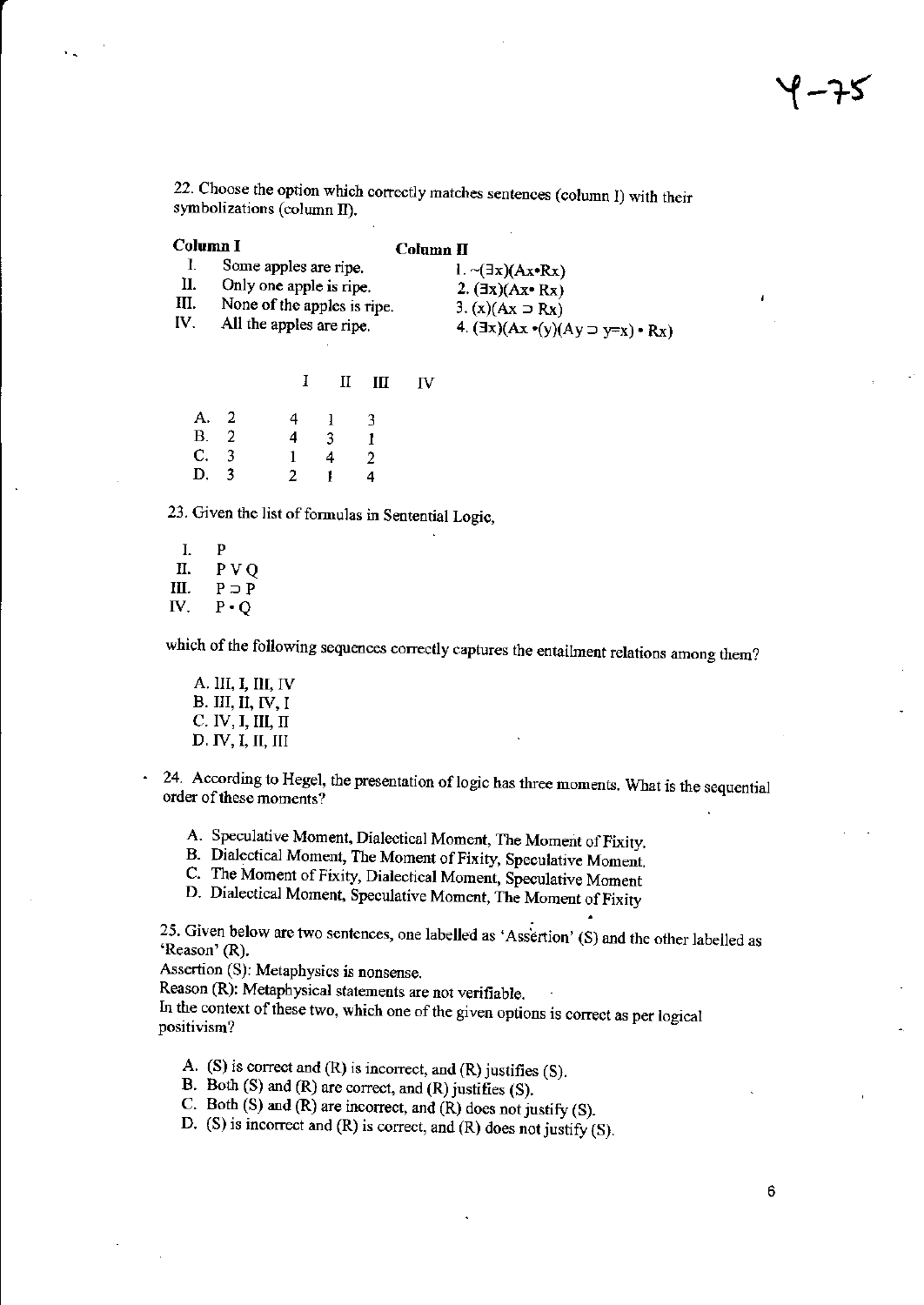26. Consider the following statements:

- I. The eightfold path is explained by the Jainas.
- II. Jainism discusses the doctrine of dependent origination.
- III. Jainism basically accepts 3 pramāņas.
- IV. Cārvākas do not believe in God.

Which of the above statements are correct?

- A. I, II and III
- B. II and III
- C. I, II, and IV
- D. III and IV

27. Which of the following statements are correct according to Nyaya-vaisesika system?

- I. Substance  $(dravya)$  is the substratum where actions and qualities inhere.
- II. All Substances at the moment of their creation are physical in nature.
- III. Substances are either simple (niravayava) or compound (avayavī).
- Simple (niravayava) substances are not subject to production and destruction, IV. while the compounds (avayavi) are.

A. I, II, III and IV

B. II and III

C. I, III and IV

D. I, II and III

28. Match the schools of Indian philosophy (column I) with their theories of error (column **:** 

| Column-l |           |    |    | Column-H         |                 |                    |  |  |
|----------|-----------|----|----|------------------|-----------------|--------------------|--|--|
| I.       | Nyāya     |    |    | 1. Asatkhyāti    |                 |                    |  |  |
| П.       | Kumārila  |    |    | 2. Akhyāti       |                 |                    |  |  |
| Ш.       | Prabhākar |    |    | 3. Satkhayāti    |                 |                    |  |  |
| IV.      | Yogācāra  |    |    | 4. Anyathākhyāti |                 |                    |  |  |
| V.       | Rāmānuj   |    |    |                  |                 | 5. Viparītakhayāti |  |  |
| VI.      | Cārvāka   |    |    |                  | 6. Atma-khayāti |                    |  |  |
|          | П         | ИI | IV | v                | VI              |                    |  |  |
| А.       | 4         | 5  | 2  | 6                | 3               |                    |  |  |
| B.       | 4         | 5  | 6  | 2                | 3               |                    |  |  |
| C.       | 2         | 3  | 4  | 5                |                 | 6                  |  |  |
| D.       | 5         | 4  | 2  | 3                |                 |                    |  |  |
|          |           |    |    |                  |                 |                    |  |  |

 $\overline{7}$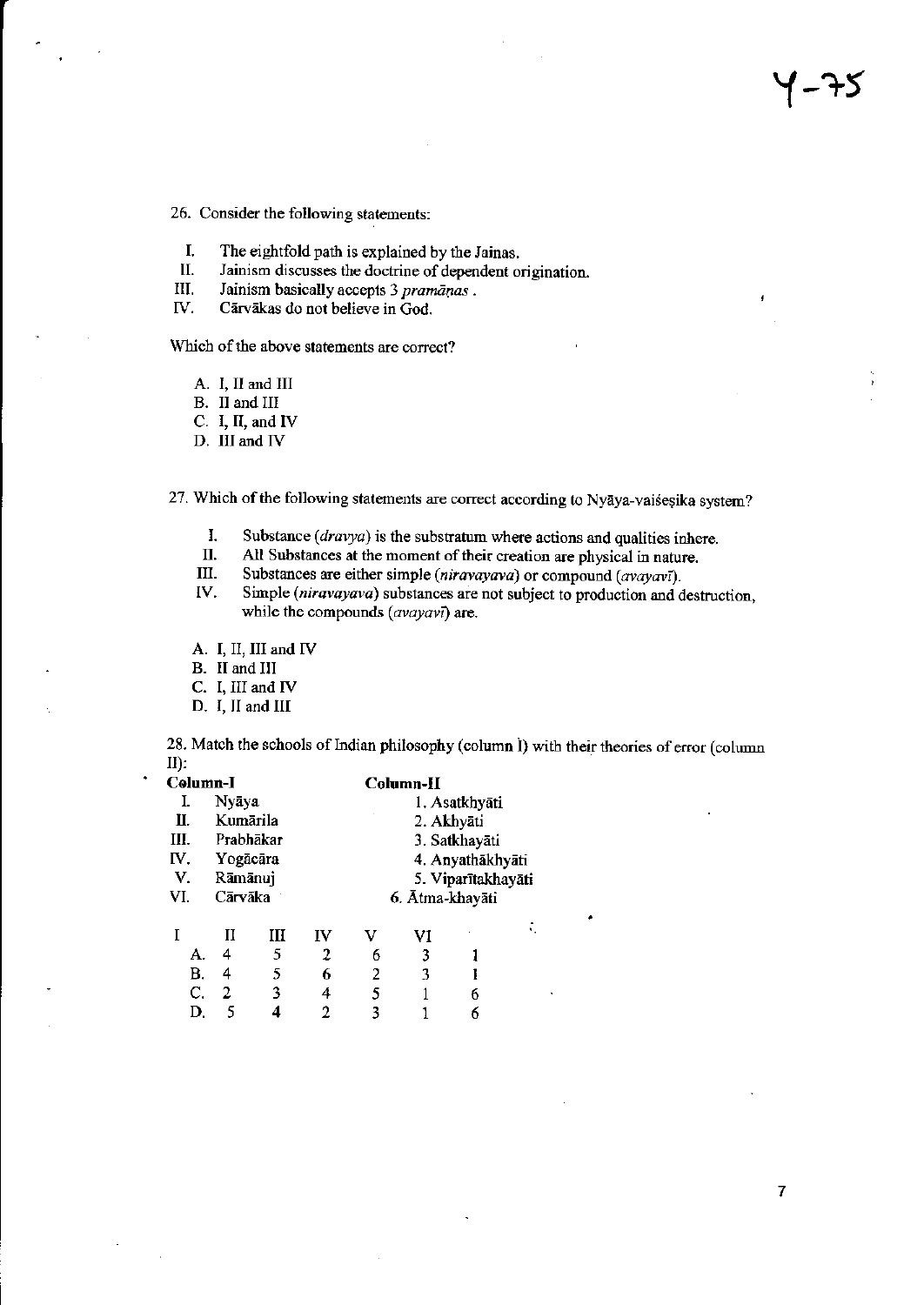29. Which of the following sequences is the correct chronological order of the vedantins?

- A. Vyāsa, Śamkara, Govindapāda, Goudapāda.
- B. Goudapāda, Vyāsa, Śamkara, Govindapāda.
- C. Śamkara, Vyāsa, Govindapāda, Goudapāda.
- D. Vyāsa, Goudapāda, Govindapāda, Samkara.

30. Which is the correct sequence of mental levels, according to Yoga philosophy, from the lowest to the highest?

A. Ksipta, Mudha, Viksipta, Niruddha, Ekāgra

B. Viksipta, Kşipta, Mudha, Ekāgra, Niruddha

C. Mudha, Ksipta, Viksipta, Ekāgra, Niruddha

D. Ksipta, Mudha, Viksipta, Ekāgra, Niruddha

## Part-B

 $(40 Marks)$ 

# Section-I: Critical Thinking (20 Marks)

#### 31. Critical thinking 1

#### [10 Marks]

Critically study the passage given below and formulate at least 10 critical questions.

Arguments against abortion are flimsy and whimsical. There is no need to ban abortion. The country has sufficient laws to deal with exigencies and emergencies. What we need now is effective law enforcement. One whimsical argument is that most pregnant women who underwent abortion are innocent girls who were just having fun without taking sexual precaution because abortion can be done easily. However, the reality is just the opposite. Studies show that the overwhelming majority of women who opted for abortion are not innocent teenagers but responsible working professionals whose health and career are put to risk by pregnancy.

A related argument, and equally flimsy one, is that abortion is mainly to benefit the affluent section of the society. They can easily avail the facility by sheer advantage of money power. Anytime, they can terminate unwanted babies. This has greatly increased female infanticide in the country. However, studies consistently show that abortion works in favour of the poor and underprivileged section of the society. It helps women of this section of the society to terminate unwanted pregnancy due to rape and unplanned sexual encounters. Abortion helps them to move on in life.

A further myth about abortion is that it promotes immorality. It has increased extra-marital affairs among married couples, which in turn has destroyed many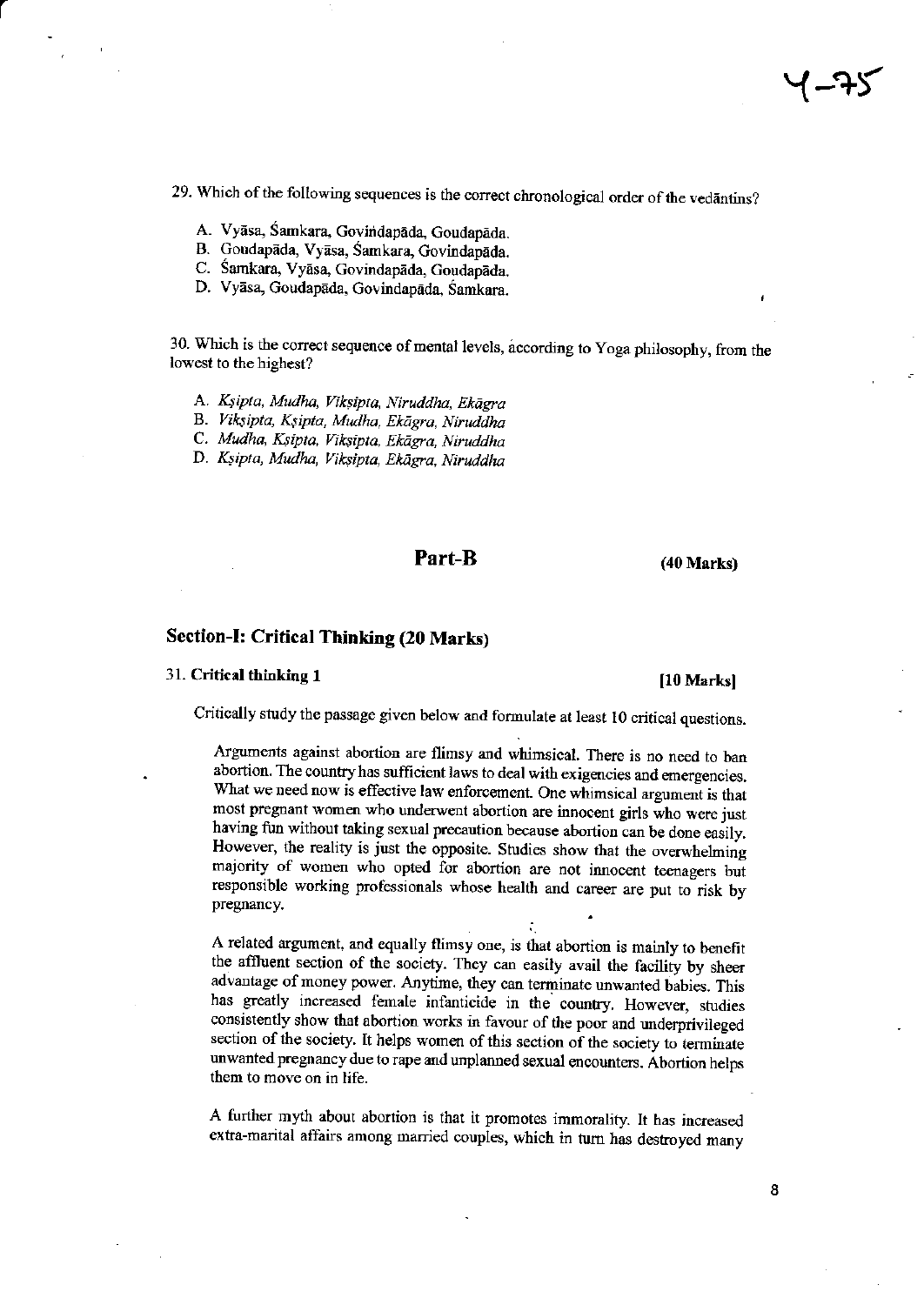happy homes. This is far from the truth. Every study has shown that abortion has nothing or hardly anything to do with extra-marital affairs and broken marriages. Out of 1 lakh cases of divorce in the country, there is zero connection between abortion and divorce. Over 90 per cent of those who underwent abortion are actually morally responsible citizens with no criminal records and who are also well aware of their rights and privileges.

#### 32. Critical Thinking 2

#### [10 Marks]

The country has witnessed a steady decrease of violent crimes in the last decade. This clearly shows that people are becoming civic-minded and are denouncing a life of crime in favour of harmonious and prosperous life. Therefore, the heavy focus we place on law enforcement is no longer necessary. Consequently, the large additional amount of money the government spends on law enforcement can now be spent elsewhere to farther our economic institutions and other government welfare schemes.

The hypothesis offered by the writer in the above passage is that people's increasing civic engagement is the cause of the decrease in violent crimes in the last decade. Imagine yourself as a sceptic and offer at least two (or more) possible alternative or rival causes for the decrease of violence. Attempt also to offer at least one counterexample to weaken the writer's hypothesis.

### Section-II (20 Marks)

33. Answer two of the following in 500 words each, choosing at least one from each group. Each question carries equal value. Answer these questions on the booklet provided.

#### Group-I

- A. Compare and contrast the notions of truth function and a propositional function.
- B. Explain the distinction between  $a$  priori truths and  $a$  posteriori truths. Can  $a$  priori truths be known a posteriori? Explain your answer with suitable examples.
- C. Make a critique of foundationalism and essentialism in the light of Deconstruction.
- D. According to Leibniz, this world is the best of all possible worlds. Evaluate his position against the backdrop of the covid-19 pandemic.
- E. Is Descartes' notion of clarity and distinctness an adequate criterion of truth? Explain your answer.